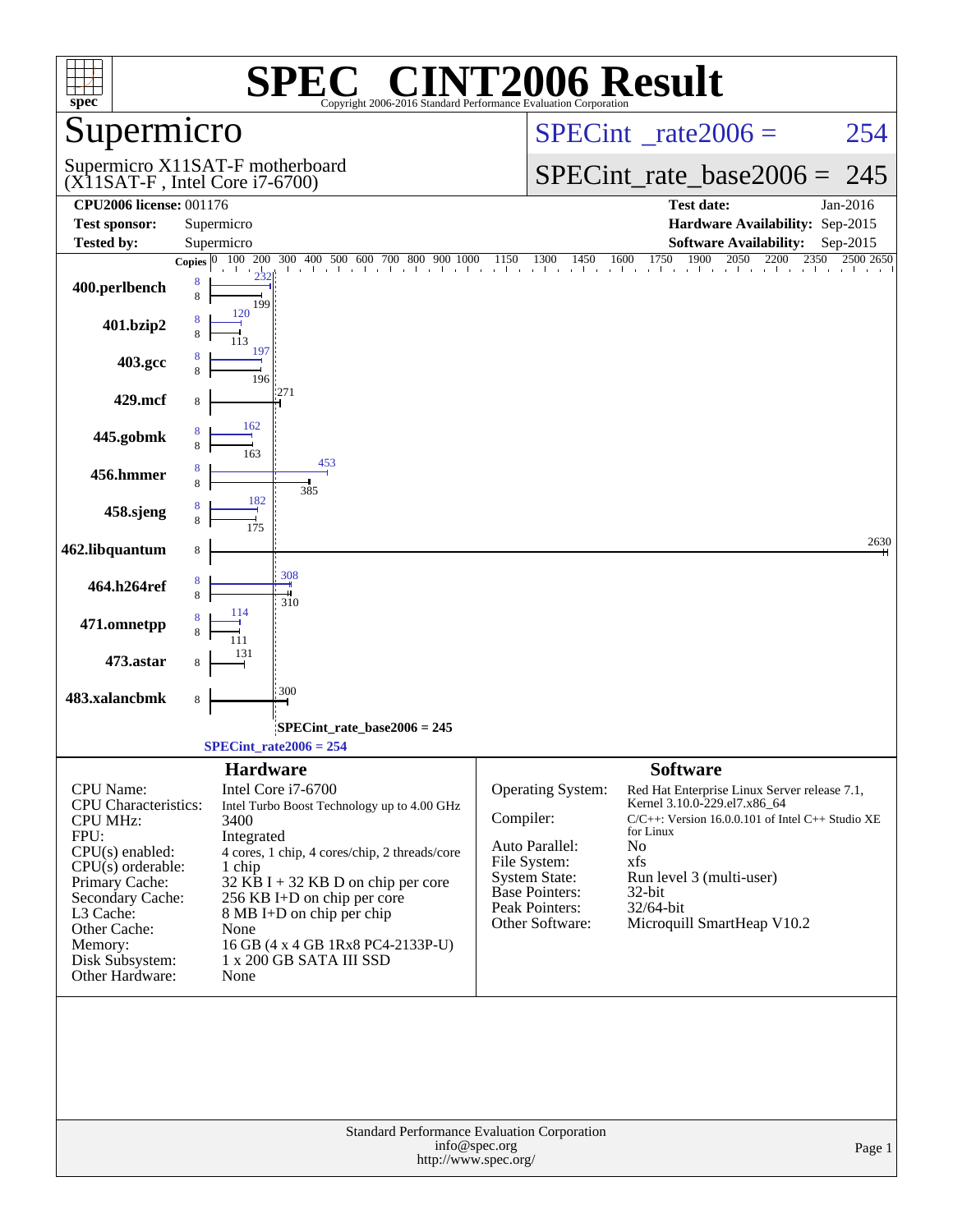

### Supermicro

(X11SAT-F , Intel Core i7-6700) Supermicro X11SAT-F motherboard SPECint rate $2006 = 254$ 

### [SPECint\\_rate\\_base2006 =](http://www.spec.org/auto/cpu2006/Docs/result-fields.html#SPECintratebase2006) 245

**[CPU2006 license:](http://www.spec.org/auto/cpu2006/Docs/result-fields.html#CPU2006license)** 001176 **[Test date:](http://www.spec.org/auto/cpu2006/Docs/result-fields.html#Testdate)** Jan-2016 **[Test sponsor:](http://www.spec.org/auto/cpu2006/Docs/result-fields.html#Testsponsor)** Supermicro **[Hardware Availability:](http://www.spec.org/auto/cpu2006/Docs/result-fields.html#HardwareAvailability)** Sep-2015 **[Tested by:](http://www.spec.org/auto/cpu2006/Docs/result-fields.html#Testedby)** Supermicro **Supermicro [Software Availability:](http://www.spec.org/auto/cpu2006/Docs/result-fields.html#SoftwareAvailability)** Sep-2015

### **[Results Table](http://www.spec.org/auto/cpu2006/Docs/result-fields.html#ResultsTable)**

|                                                                                                          | <b>Base</b>   |                |       |                |       |                | <b>Peak</b> |                |                |              |                |              |                |              |
|----------------------------------------------------------------------------------------------------------|---------------|----------------|-------|----------------|-------|----------------|-------------|----------------|----------------|--------------|----------------|--------------|----------------|--------------|
| <b>Benchmark</b>                                                                                         | <b>Copies</b> | <b>Seconds</b> | Ratio | <b>Seconds</b> | Ratio | <b>Seconds</b> | Ratio       | <b>Copies</b>  | <b>Seconds</b> | <b>Ratio</b> | <b>Seconds</b> | <b>Ratio</b> | <b>Seconds</b> | <b>Ratio</b> |
| 400.perlbench                                                                                            |               | 392            | 199   | 395            | 198   | 393            | <b>199</b>  |                | 336            | 233          | 337            | 232          | 337            | 232          |
| 401.bzip2                                                                                                |               | 667            | 116   | 684            | 113   | 682            | <b>113</b>  |                | 644            | 120          | 643            | 120          | 645            | 120          |
| $403.\mathrm{gcc}$                                                                                       |               | 327            | 197   | 329            | 196   | 328            | <b>196</b>  |                | 323            | 200          | 326            | 197          | 326            | <u>197</u>   |
| $429$ .mcf                                                                                               |               | 270            | 271   | 269            | 271   | 271            | 269         | 8              | 270            | 271          | 269            | 271          | 271            | 269          |
| $445$ .gobmk                                                                                             |               | 516            | 163   | 517            | 162   | 516            | 163         | 8              | 519            | 162          | 519            | 162          | 519            | 162          |
| 456.hmmer                                                                                                |               | 192            | 388   | 194            | 385   | 196            | 381         | 8              | 164            | 454          | 165            | 453          | 165            | 453          |
| $458$ .sjeng                                                                                             | 8             | 552            | 175   | 552            | 175   | 551            | 176         | 8              | 532            | 182          | 531            | 182          | 531            | 182          |
| 462.libquantum                                                                                           |               | 63.0           | 2630  | 63.1           | 2630  | 63.4           | 2610        |                | 63.0           | 2630         | 63.1           | 2630         | 63.4           | 2610         |
| 464.h264ref                                                                                              |               | 564            | 314   | 586            | 302   | 571            | <b>310</b>  |                | 575            | 308          | 563            | 315          | 577            | 307          |
| 471.omnetpp                                                                                              |               | 449            | 111   | 449            | 111   | 449            | <b>111</b>  |                | 439            | 114          | 437            | 114          | 437            | <u>114</u>   |
| $473$ . astar                                                                                            |               | 427            | 131   | 428            | 131   | 428            | 131         | $\overline{8}$ | 427            | 131          | 428            | 131          | 428            | 131          |
| 483.xalancbmk                                                                                            |               | 184            | 300   | 185            | 299   | 184            | <b>300</b>  | 8              | 184            | 300          | 185            | 299          | 184            | <b>300</b>   |
| Results appear in the order in which they were run. Bold underlined text indicates a median measurement. |               |                |       |                |       |                |             |                |                |              |                |              |                |              |

#### **[Submit Notes](http://www.spec.org/auto/cpu2006/Docs/result-fields.html#SubmitNotes)**

 The taskset mechanism was used to bind copies to processors. The config file option 'submit' was used to generate taskset commands to bind each copy to a specific processor. For details, please see the config file.

### **[Operating System Notes](http://www.spec.org/auto/cpu2006/Docs/result-fields.html#OperatingSystemNotes)**

Stack size set to unlimited using "ulimit -s unlimited"

#### **[Platform Notes](http://www.spec.org/auto/cpu2006/Docs/result-fields.html#PlatformNotes)**

Standard Performance Evaluation Corporation As tested, the system used a Supermicro CSE-732D4-903B chassis. The chassis is configured with a PWS-903-PQ power supply, 1 SNK-P0046A4 heatsink, as well as 1 FAN-0124L4 chassis fan. Sysinfo program /usr/cpu2006/config/sysinfo.rev6914 \$Rev: 6914 \$ \$Date:: 2014-06-25 #\$ e3fbb8667b5a285932ceab81e28219e1 running on X11SAT-01 Mon Jan 4 19:46:36 2016 This section contains SUT (System Under Test) info as seen by some common utilities. To remove or add to this section, see: <http://www.spec.org/cpu2006/Docs/config.html#sysinfo> From /proc/cpuinfo model name : Intel(R) Core(TM) i7-6700 CPU @ 3.40GHz 1 "physical id"s (chips) 8 "processors" cores, siblings (Caution: counting these is hw and system dependent. The following excerpts from /proc/cpuinfo might not be reliable. Use with Continued on next page

[info@spec.org](mailto:info@spec.org) <http://www.spec.org/>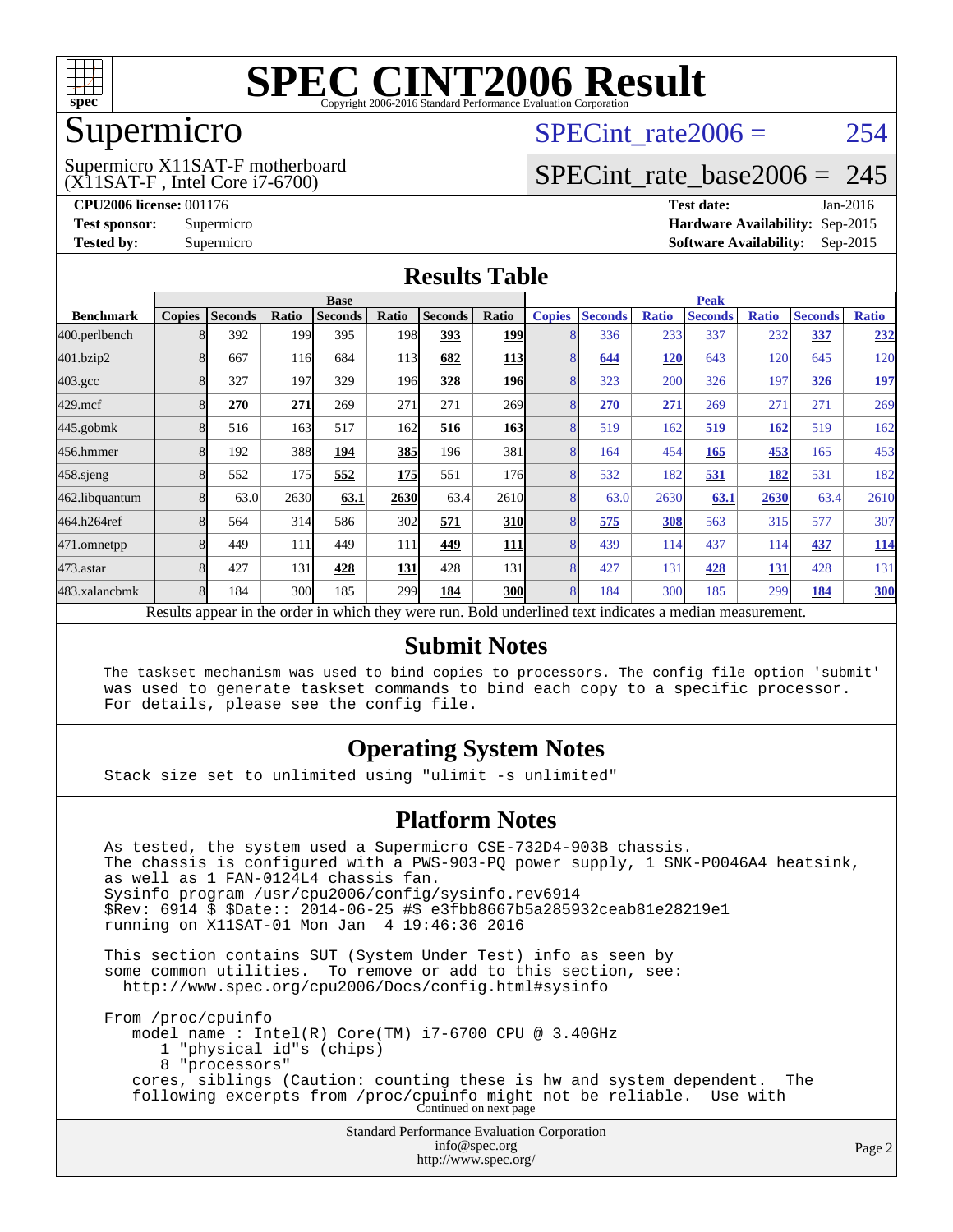

### Supermicro

(X11SAT-F , Intel Core i7-6700) Supermicro X11SAT-F motherboard  $SPECint rate2006 = 254$ 

[SPECint\\_rate\\_base2006 =](http://www.spec.org/auto/cpu2006/Docs/result-fields.html#SPECintratebase2006) 245

**[CPU2006 license:](http://www.spec.org/auto/cpu2006/Docs/result-fields.html#CPU2006license)** 001176 **[Test date:](http://www.spec.org/auto/cpu2006/Docs/result-fields.html#Testdate)** Jan-2016 **[Test sponsor:](http://www.spec.org/auto/cpu2006/Docs/result-fields.html#Testsponsor)** Supermicro **[Hardware Availability:](http://www.spec.org/auto/cpu2006/Docs/result-fields.html#HardwareAvailability)** Sep-2015 **[Tested by:](http://www.spec.org/auto/cpu2006/Docs/result-fields.html#Testedby)** Supermicro **Supermicro [Software Availability:](http://www.spec.org/auto/cpu2006/Docs/result-fields.html#SoftwareAvailability)** Sep-2015

### **[Platform Notes \(Continued\)](http://www.spec.org/auto/cpu2006/Docs/result-fields.html#PlatformNotes)**

 caution.) cpu cores : 4 siblings : 8 physical 0: cores 0 1 2 3 cache size : 8192 KB From /proc/meminfo MemTotal: 16247800 kB HugePages\_Total: 0<br>Hugepagesize: 2048 kB Hugepagesize: From /etc/\*release\* /etc/\*version\* os-release: NAME="Red Hat Enterprise Linux Server" VERSION="7.1 (Maipo)" ID="rhel" ID\_LIKE="fedora" VERSION\_ID="7.1" PRETTY\_NAME="Red Hat Enterprise Linux Server 7.1 (Maipo)" ANSI\_COLOR="0;31" CPE\_NAME="cpe:/o:redhat:enterprise\_linux:7.1:GA:server" redhat-release: Red Hat Enterprise Linux Server release 7.1 (Maipo) system-release: Red Hat Enterprise Linux Server release 7.1 (Maipo) system-release-cpe: cpe:/o:redhat:enterprise\_linux:7.1:ga:server uname -a: Linux X11SAT-01 3.10.0-229.el7.x86\_64 #1 SMP Thu Jan 29 18:37:38 EST 2015 x86\_64 x86\_64 x86\_64 GNU/Linux run-level 3 Jan 4 19:45 SPEC is set to: /usr/cpu2006 Filesystem Type Size Used Avail Use% Mounted on /dev/sda2 xfs 183G 45G 139G 25% / Additional information from dmidecode: Warning: Use caution when you interpret this section. The 'dmidecode' program reads system data which is "intended to allow hardware to be accurately determined", but the intent may not be met, as there are frequent changes to hardware, firmware, and the "DMTF SMBIOS" standard. BIOS American Megatrends Inc. 1.0 12/18/2015 Memory: 4x Micron 8ATF51264AZ-2G1A2 4 GB 1 rank 2133 MHz (End of data from sysinfo program)

> Standard Performance Evaluation Corporation [info@spec.org](mailto:info@spec.org) <http://www.spec.org/>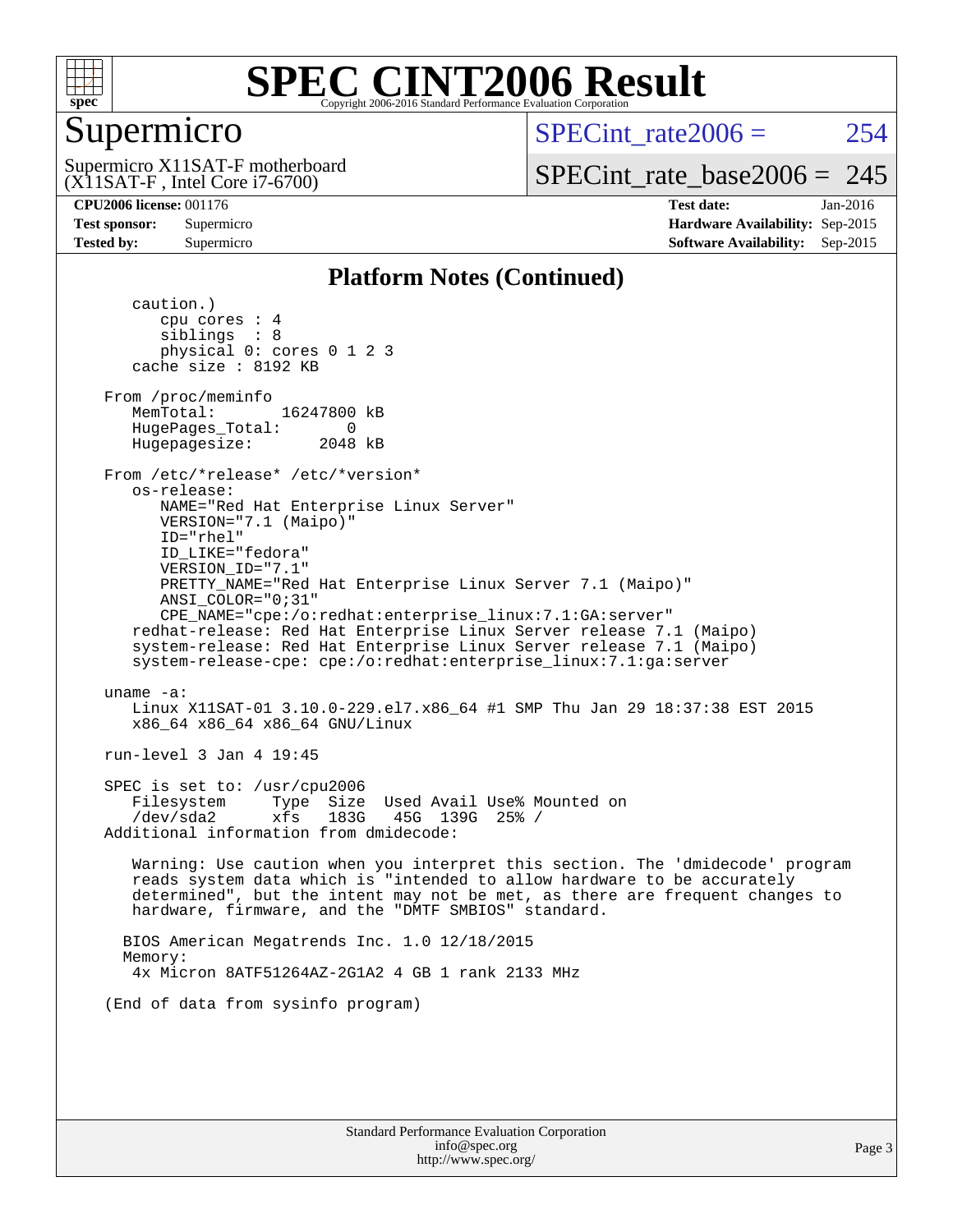

### Supermicro

SPECint rate $2006 = 254$ 

(X11SAT-F , Intel Core i7-6700) Supermicro X11SAT-F motherboard

[SPECint\\_rate\\_base2006 =](http://www.spec.org/auto/cpu2006/Docs/result-fields.html#SPECintratebase2006) 245

**[CPU2006 license:](http://www.spec.org/auto/cpu2006/Docs/result-fields.html#CPU2006license)** 001176 **[Test date:](http://www.spec.org/auto/cpu2006/Docs/result-fields.html#Testdate)** Jan-2016 **[Test sponsor:](http://www.spec.org/auto/cpu2006/Docs/result-fields.html#Testsponsor)** Supermicro **[Hardware Availability:](http://www.spec.org/auto/cpu2006/Docs/result-fields.html#HardwareAvailability)** Sep-2015 **[Tested by:](http://www.spec.org/auto/cpu2006/Docs/result-fields.html#Testedby)** Supermicro **Supermicro [Software Availability:](http://www.spec.org/auto/cpu2006/Docs/result-fields.html#SoftwareAvailability)** Sep-2015

#### **[General Notes](http://www.spec.org/auto/cpu2006/Docs/result-fields.html#GeneralNotes)**

Environment variables set by runspec before the start of the run: LD LIBRARY PATH = "/usr/cpu2006/libs/32:/usr/cpu2006/libs/64:/usr/cpu2006/sh"

 Binaries compiled on a system with 1x Intel Core i5-4670K CPU + 32GB memory using RedHat EL 7.1 Transparent Huge Pages enabled with: echo always > /sys/kernel/mm/transparent\_hugepage/enabled

### **[Base Compiler Invocation](http://www.spec.org/auto/cpu2006/Docs/result-fields.html#BaseCompilerInvocation)**

[C benchmarks](http://www.spec.org/auto/cpu2006/Docs/result-fields.html#Cbenchmarks):

[icc -m32 -L/opt/intel/compilers\\_and\\_libraries\\_2016/linux/compiler/lib/ia32\\_lin](http://www.spec.org/cpu2006/results/res2016q1/cpu2006-20160106-38555.flags.html#user_CCbase_intel_icc_e10256ba5924b668798078a321b0cb3f)

#### [C++ benchmarks:](http://www.spec.org/auto/cpu2006/Docs/result-fields.html#CXXbenchmarks)

[icpc -m32 -L/opt/intel/compilers\\_and\\_libraries\\_2016/linux/compiler/lib/ia32\\_lin](http://www.spec.org/cpu2006/results/res2016q1/cpu2006-20160106-38555.flags.html#user_CXXbase_intel_icpc_b4f50a394bdb4597aa5879c16bc3f5c5)

### **[Base Portability Flags](http://www.spec.org/auto/cpu2006/Docs/result-fields.html#BasePortabilityFlags)**

 400.perlbench: [-D\\_FILE\\_OFFSET\\_BITS=64](http://www.spec.org/cpu2006/results/res2016q1/cpu2006-20160106-38555.flags.html#user_basePORTABILITY400_perlbench_file_offset_bits_64_438cf9856305ebd76870a2c6dc2689ab) [-DSPEC\\_CPU\\_LINUX\\_IA32](http://www.spec.org/cpu2006/results/res2016q1/cpu2006-20160106-38555.flags.html#b400.perlbench_baseCPORTABILITY_DSPEC_CPU_LINUX_IA32)  $401.bzip2: -D$ FILE\_OFFSET\_BITS=64 403.gcc: [-D\\_FILE\\_OFFSET\\_BITS=64](http://www.spec.org/cpu2006/results/res2016q1/cpu2006-20160106-38555.flags.html#user_basePORTABILITY403_gcc_file_offset_bits_64_438cf9856305ebd76870a2c6dc2689ab) 429.mcf: [-D\\_FILE\\_OFFSET\\_BITS=64](http://www.spec.org/cpu2006/results/res2016q1/cpu2006-20160106-38555.flags.html#user_basePORTABILITY429_mcf_file_offset_bits_64_438cf9856305ebd76870a2c6dc2689ab) 445.gobmk: [-D\\_FILE\\_OFFSET\\_BITS=64](http://www.spec.org/cpu2006/results/res2016q1/cpu2006-20160106-38555.flags.html#user_basePORTABILITY445_gobmk_file_offset_bits_64_438cf9856305ebd76870a2c6dc2689ab) 456.hmmer: [-D\\_FILE\\_OFFSET\\_BITS=64](http://www.spec.org/cpu2006/results/res2016q1/cpu2006-20160106-38555.flags.html#user_basePORTABILITY456_hmmer_file_offset_bits_64_438cf9856305ebd76870a2c6dc2689ab) 458.sjeng: [-D\\_FILE\\_OFFSET\\_BITS=64](http://www.spec.org/cpu2006/results/res2016q1/cpu2006-20160106-38555.flags.html#user_basePORTABILITY458_sjeng_file_offset_bits_64_438cf9856305ebd76870a2c6dc2689ab) 462.libquantum: [-D\\_FILE\\_OFFSET\\_BITS=64](http://www.spec.org/cpu2006/results/res2016q1/cpu2006-20160106-38555.flags.html#user_basePORTABILITY462_libquantum_file_offset_bits_64_438cf9856305ebd76870a2c6dc2689ab) [-DSPEC\\_CPU\\_LINUX](http://www.spec.org/cpu2006/results/res2016q1/cpu2006-20160106-38555.flags.html#b462.libquantum_baseCPORTABILITY_DSPEC_CPU_LINUX) 464.h264ref: [-D\\_FILE\\_OFFSET\\_BITS=64](http://www.spec.org/cpu2006/results/res2016q1/cpu2006-20160106-38555.flags.html#user_basePORTABILITY464_h264ref_file_offset_bits_64_438cf9856305ebd76870a2c6dc2689ab) 471.omnetpp: [-D\\_FILE\\_OFFSET\\_BITS=64](http://www.spec.org/cpu2006/results/res2016q1/cpu2006-20160106-38555.flags.html#user_basePORTABILITY471_omnetpp_file_offset_bits_64_438cf9856305ebd76870a2c6dc2689ab) 473.astar: [-D\\_FILE\\_OFFSET\\_BITS=64](http://www.spec.org/cpu2006/results/res2016q1/cpu2006-20160106-38555.flags.html#user_basePORTABILITY473_astar_file_offset_bits_64_438cf9856305ebd76870a2c6dc2689ab) 483.xalancbmk: [-D\\_FILE\\_OFFSET\\_BITS=64](http://www.spec.org/cpu2006/results/res2016q1/cpu2006-20160106-38555.flags.html#user_basePORTABILITY483_xalancbmk_file_offset_bits_64_438cf9856305ebd76870a2c6dc2689ab) [-DSPEC\\_CPU\\_LINUX](http://www.spec.org/cpu2006/results/res2016q1/cpu2006-20160106-38555.flags.html#b483.xalancbmk_baseCXXPORTABILITY_DSPEC_CPU_LINUX)

### **[Base Optimization Flags](http://www.spec.org/auto/cpu2006/Docs/result-fields.html#BaseOptimizationFlags)**

[C benchmarks](http://www.spec.org/auto/cpu2006/Docs/result-fields.html#Cbenchmarks):

[-xCORE-AVX2](http://www.spec.org/cpu2006/results/res2016q1/cpu2006-20160106-38555.flags.html#user_CCbase_f-xAVX2_5f5fc0cbe2c9f62c816d3e45806c70d7) [-ipo](http://www.spec.org/cpu2006/results/res2016q1/cpu2006-20160106-38555.flags.html#user_CCbase_f-ipo) [-O3](http://www.spec.org/cpu2006/results/res2016q1/cpu2006-20160106-38555.flags.html#user_CCbase_f-O3) [-no-prec-div](http://www.spec.org/cpu2006/results/res2016q1/cpu2006-20160106-38555.flags.html#user_CCbase_f-no-prec-div) [-opt-prefetch](http://www.spec.org/cpu2006/results/res2016q1/cpu2006-20160106-38555.flags.html#user_CCbase_f-opt-prefetch)

[C++ benchmarks:](http://www.spec.org/auto/cpu2006/Docs/result-fields.html#CXXbenchmarks)

[-xCORE-AVX2](http://www.spec.org/cpu2006/results/res2016q1/cpu2006-20160106-38555.flags.html#user_CXXbase_f-xAVX2_5f5fc0cbe2c9f62c816d3e45806c70d7) [-ipo](http://www.spec.org/cpu2006/results/res2016q1/cpu2006-20160106-38555.flags.html#user_CXXbase_f-ipo) [-O3](http://www.spec.org/cpu2006/results/res2016q1/cpu2006-20160106-38555.flags.html#user_CXXbase_f-O3) [-no-prec-div](http://www.spec.org/cpu2006/results/res2016q1/cpu2006-20160106-38555.flags.html#user_CXXbase_f-no-prec-div) [-opt-prefetch](http://www.spec.org/cpu2006/results/res2016q1/cpu2006-20160106-38555.flags.html#user_CXXbase_f-opt-prefetch) [-Wl,-z,muldefs](http://www.spec.org/cpu2006/results/res2016q1/cpu2006-20160106-38555.flags.html#user_CXXbase_link_force_multiple1_74079c344b956b9658436fd1b6dd3a8a) [-L/sh -lsmartheap](http://www.spec.org/cpu2006/results/res2016q1/cpu2006-20160106-38555.flags.html#user_CXXbase_SmartHeap_32f6c82aa1ed9c52345d30cf6e4a0499)

### **[Base Other Flags](http://www.spec.org/auto/cpu2006/Docs/result-fields.html#BaseOtherFlags)**

[C benchmarks](http://www.spec.org/auto/cpu2006/Docs/result-fields.html#Cbenchmarks):

Continued on next page

Standard Performance Evaluation Corporation [info@spec.org](mailto:info@spec.org) <http://www.spec.org/>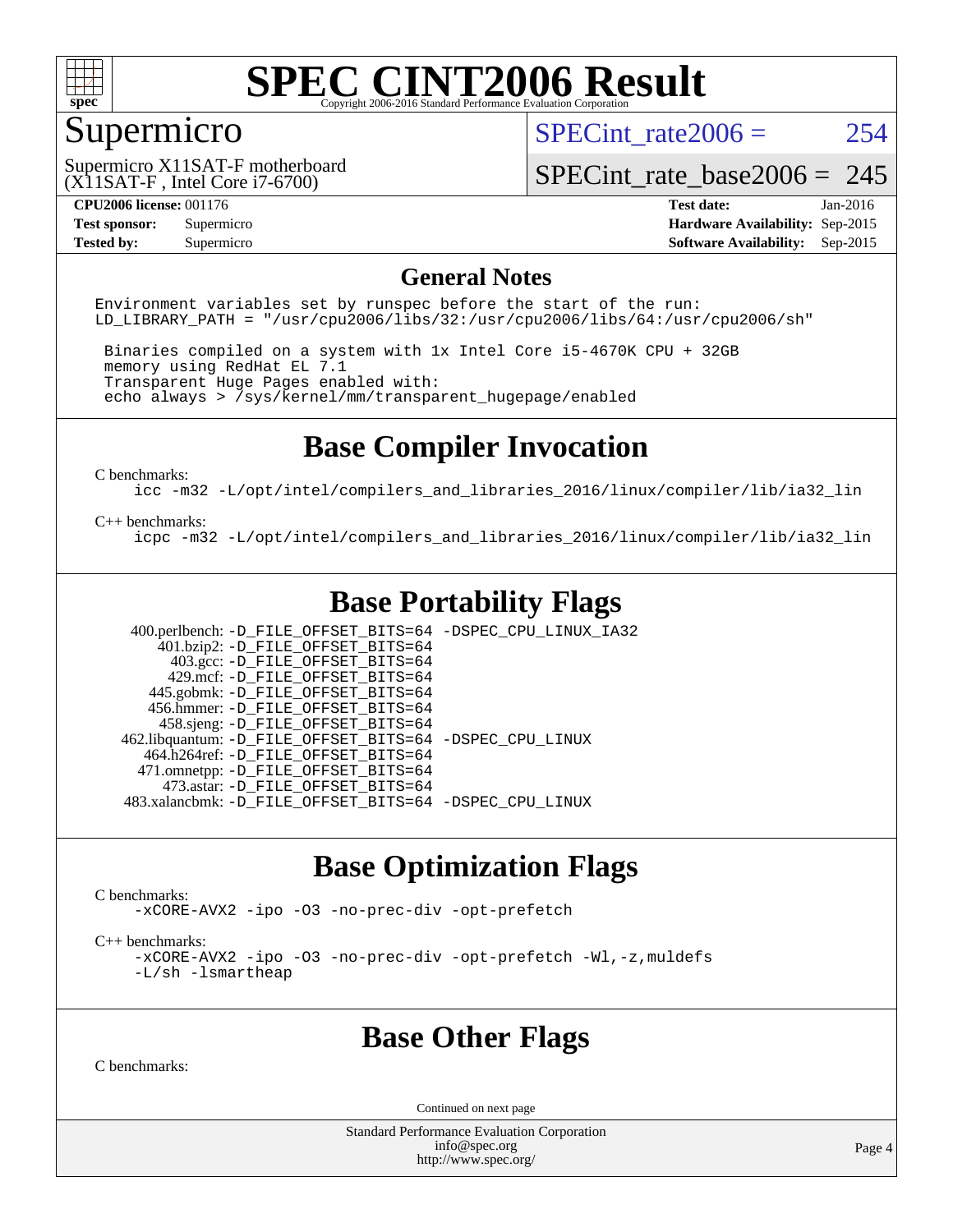

### Supermicro

SPECint rate $2006 = 254$ 

(X11SAT-F , Intel Core i7-6700) Supermicro X11SAT-F motherboard [SPECint\\_rate\\_base2006 =](http://www.spec.org/auto/cpu2006/Docs/result-fields.html#SPECintratebase2006) 245

**[CPU2006 license:](http://www.spec.org/auto/cpu2006/Docs/result-fields.html#CPU2006license)** 001176 **[Test date:](http://www.spec.org/auto/cpu2006/Docs/result-fields.html#Testdate)** Jan-2016 **[Test sponsor:](http://www.spec.org/auto/cpu2006/Docs/result-fields.html#Testsponsor)** Supermicro **[Hardware Availability:](http://www.spec.org/auto/cpu2006/Docs/result-fields.html#HardwareAvailability)** Sep-2015 **[Tested by:](http://www.spec.org/auto/cpu2006/Docs/result-fields.html#Testedby)** Supermicro **Supermicro [Software Availability:](http://www.spec.org/auto/cpu2006/Docs/result-fields.html#SoftwareAvailability)** Sep-2015

### **[Base Other Flags \(Continued\)](http://www.spec.org/auto/cpu2006/Docs/result-fields.html#BaseOtherFlags)**

403.gcc: [-Dalloca=\\_alloca](http://www.spec.org/cpu2006/results/res2016q1/cpu2006-20160106-38555.flags.html#b403.gcc_baseEXTRA_CFLAGS_Dalloca_be3056838c12de2578596ca5467af7f3)

### **[Peak Compiler Invocation](http://www.spec.org/auto/cpu2006/Docs/result-fields.html#PeakCompilerInvocation)**

[C benchmarks \(except as noted below\)](http://www.spec.org/auto/cpu2006/Docs/result-fields.html#Cbenchmarksexceptasnotedbelow):

[icc -m32 -L/opt/intel/compilers\\_and\\_libraries\\_2016/linux/compiler/lib/ia32\\_lin](http://www.spec.org/cpu2006/results/res2016q1/cpu2006-20160106-38555.flags.html#user_CCpeak_intel_icc_e10256ba5924b668798078a321b0cb3f)

400.perlbench: [icc -m64](http://www.spec.org/cpu2006/results/res2016q1/cpu2006-20160106-38555.flags.html#user_peakCCLD400_perlbench_intel_icc_64bit_bda6cc9af1fdbb0edc3795bac97ada53)

401.bzip2: [icc -m64](http://www.spec.org/cpu2006/results/res2016q1/cpu2006-20160106-38555.flags.html#user_peakCCLD401_bzip2_intel_icc_64bit_bda6cc9af1fdbb0edc3795bac97ada53)

456.hmmer: [icc -m64](http://www.spec.org/cpu2006/results/res2016q1/cpu2006-20160106-38555.flags.html#user_peakCCLD456_hmmer_intel_icc_64bit_bda6cc9af1fdbb0edc3795bac97ada53)

458.sjeng: [icc -m64](http://www.spec.org/cpu2006/results/res2016q1/cpu2006-20160106-38555.flags.html#user_peakCCLD458_sjeng_intel_icc_64bit_bda6cc9af1fdbb0edc3795bac97ada53)

#### [C++ benchmarks:](http://www.spec.org/auto/cpu2006/Docs/result-fields.html#CXXbenchmarks)

[icpc -m32 -L/opt/intel/compilers\\_and\\_libraries\\_2016/linux/compiler/lib/ia32\\_lin](http://www.spec.org/cpu2006/results/res2016q1/cpu2006-20160106-38555.flags.html#user_CXXpeak_intel_icpc_b4f50a394bdb4597aa5879c16bc3f5c5)

### **[Peak Portability Flags](http://www.spec.org/auto/cpu2006/Docs/result-fields.html#PeakPortabilityFlags)**

 400.perlbench: [-D\\_FILE\\_OFFSET\\_BITS=64](http://www.spec.org/cpu2006/results/res2016q1/cpu2006-20160106-38555.flags.html#user_peakPORTABILITY400_perlbench_file_offset_bits_64_438cf9856305ebd76870a2c6dc2689ab) [-DSPEC\\_CPU\\_LP64](http://www.spec.org/cpu2006/results/res2016q1/cpu2006-20160106-38555.flags.html#b400.perlbench_peakCPORTABILITY_DSPEC_CPU_LP64) [-DSPEC\\_CPU\\_LINUX\\_X64](http://www.spec.org/cpu2006/results/res2016q1/cpu2006-20160106-38555.flags.html#b400.perlbench_peakCPORTABILITY_DSPEC_CPU_LINUX_X64) 401.bzip2: [-D\\_FILE\\_OFFSET\\_BITS=64](http://www.spec.org/cpu2006/results/res2016q1/cpu2006-20160106-38555.flags.html#user_peakPORTABILITY401_bzip2_file_offset_bits_64_438cf9856305ebd76870a2c6dc2689ab) [-DSPEC\\_CPU\\_LP64](http://www.spec.org/cpu2006/results/res2016q1/cpu2006-20160106-38555.flags.html#suite_peakCPORTABILITY401_bzip2_DSPEC_CPU_LP64) 403.gcc: [-D\\_FILE\\_OFFSET\\_BITS=64](http://www.spec.org/cpu2006/results/res2016q1/cpu2006-20160106-38555.flags.html#user_peakPORTABILITY403_gcc_file_offset_bits_64_438cf9856305ebd76870a2c6dc2689ab) 429.mcf: [-D\\_FILE\\_OFFSET\\_BITS=64](http://www.spec.org/cpu2006/results/res2016q1/cpu2006-20160106-38555.flags.html#user_peakPORTABILITY429_mcf_file_offset_bits_64_438cf9856305ebd76870a2c6dc2689ab) 445.gobmk: [-D\\_FILE\\_OFFSET\\_BITS=64](http://www.spec.org/cpu2006/results/res2016q1/cpu2006-20160106-38555.flags.html#user_peakPORTABILITY445_gobmk_file_offset_bits_64_438cf9856305ebd76870a2c6dc2689ab) 456.hmmer: [-D\\_FILE\\_OFFSET\\_BITS=64](http://www.spec.org/cpu2006/results/res2016q1/cpu2006-20160106-38555.flags.html#user_peakPORTABILITY456_hmmer_file_offset_bits_64_438cf9856305ebd76870a2c6dc2689ab) [-DSPEC\\_CPU\\_LP64](http://www.spec.org/cpu2006/results/res2016q1/cpu2006-20160106-38555.flags.html#suite_peakCPORTABILITY456_hmmer_DSPEC_CPU_LP64) 458.sjeng: [-D\\_FILE\\_OFFSET\\_BITS=64](http://www.spec.org/cpu2006/results/res2016q1/cpu2006-20160106-38555.flags.html#user_peakPORTABILITY458_sjeng_file_offset_bits_64_438cf9856305ebd76870a2c6dc2689ab) [-DSPEC\\_CPU\\_LP64](http://www.spec.org/cpu2006/results/res2016q1/cpu2006-20160106-38555.flags.html#suite_peakCPORTABILITY458_sjeng_DSPEC_CPU_LP64) 462.libquantum: [-D\\_FILE\\_OFFSET\\_BITS=64](http://www.spec.org/cpu2006/results/res2016q1/cpu2006-20160106-38555.flags.html#user_peakPORTABILITY462_libquantum_file_offset_bits_64_438cf9856305ebd76870a2c6dc2689ab) [-DSPEC\\_CPU\\_LINUX](http://www.spec.org/cpu2006/results/res2016q1/cpu2006-20160106-38555.flags.html#b462.libquantum_peakCPORTABILITY_DSPEC_CPU_LINUX) 464.h264ref: [-D\\_FILE\\_OFFSET\\_BITS=64](http://www.spec.org/cpu2006/results/res2016q1/cpu2006-20160106-38555.flags.html#user_peakPORTABILITY464_h264ref_file_offset_bits_64_438cf9856305ebd76870a2c6dc2689ab) 471.omnetpp: [-D\\_FILE\\_OFFSET\\_BITS=64](http://www.spec.org/cpu2006/results/res2016q1/cpu2006-20160106-38555.flags.html#user_peakPORTABILITY471_omnetpp_file_offset_bits_64_438cf9856305ebd76870a2c6dc2689ab) 473.astar: [-D\\_FILE\\_OFFSET\\_BITS=64](http://www.spec.org/cpu2006/results/res2016q1/cpu2006-20160106-38555.flags.html#user_peakPORTABILITY473_astar_file_offset_bits_64_438cf9856305ebd76870a2c6dc2689ab) 483.xalancbmk: [-D\\_FILE\\_OFFSET\\_BITS=64](http://www.spec.org/cpu2006/results/res2016q1/cpu2006-20160106-38555.flags.html#user_peakPORTABILITY483_xalancbmk_file_offset_bits_64_438cf9856305ebd76870a2c6dc2689ab) [-DSPEC\\_CPU\\_LINUX](http://www.spec.org/cpu2006/results/res2016q1/cpu2006-20160106-38555.flags.html#b483.xalancbmk_peakCXXPORTABILITY_DSPEC_CPU_LINUX)

### **[Peak Optimization Flags](http://www.spec.org/auto/cpu2006/Docs/result-fields.html#PeakOptimizationFlags)**

[C benchmarks](http://www.spec.org/auto/cpu2006/Docs/result-fields.html#Cbenchmarks):

 400.perlbench: [-xCORE-AVX2](http://www.spec.org/cpu2006/results/res2016q1/cpu2006-20160106-38555.flags.html#user_peakPASS2_CFLAGSPASS2_LDCFLAGS400_perlbench_f-xAVX2_5f5fc0cbe2c9f62c816d3e45806c70d7)(pass 2) [-prof-gen:threadsafe](http://www.spec.org/cpu2006/results/res2016q1/cpu2006-20160106-38555.flags.html#user_peakPASS1_CFLAGSPASS1_LDCFLAGS400_perlbench_prof_gen_21a26eb79f378b550acd7bec9fe4467a)(pass 1)  $-i\text{po}(pass 2) -\tilde{O}3(pass 2)$  [-no-prec-div](http://www.spec.org/cpu2006/results/res2016q1/cpu2006-20160106-38555.flags.html#user_peakPASS2_CFLAGSPASS2_LDCFLAGS400_perlbench_f-no-prec-div)(pass 2) [-par-num-threads=1](http://www.spec.org/cpu2006/results/res2016q1/cpu2006-20160106-38555.flags.html#user_peakPASS1_CFLAGSPASS1_LDCFLAGS400_perlbench_par_num_threads_786a6ff141b4e9e90432e998842df6c2)(pass 1) [-prof-use](http://www.spec.org/cpu2006/results/res2016q1/cpu2006-20160106-38555.flags.html#user_peakPASS2_CFLAGSPASS2_LDCFLAGS400_perlbench_prof_use_bccf7792157ff70d64e32fe3e1250b55)(pass 2) [-auto-ilp32](http://www.spec.org/cpu2006/results/res2016q1/cpu2006-20160106-38555.flags.html#user_peakCOPTIMIZE400_perlbench_f-auto-ilp32)

 401.bzip2: [-xCORE-AVX2](http://www.spec.org/cpu2006/results/res2016q1/cpu2006-20160106-38555.flags.html#user_peakPASS2_CFLAGSPASS2_LDCFLAGS401_bzip2_f-xAVX2_5f5fc0cbe2c9f62c816d3e45806c70d7)(pass 2) [-prof-gen:threadsafe](http://www.spec.org/cpu2006/results/res2016q1/cpu2006-20160106-38555.flags.html#user_peakPASS1_CFLAGSPASS1_LDCFLAGS401_bzip2_prof_gen_21a26eb79f378b550acd7bec9fe4467a)(pass 1)  $-i\text{po}(pass 2) -\overline{O}3(pass 2)$  [-no-prec-div](http://www.spec.org/cpu2006/results/res2016q1/cpu2006-20160106-38555.flags.html#user_peakPASS2_CFLAGSPASS2_LDCFLAGS401_bzip2_f-no-prec-div)(pass 2) [-par-num-threads=1](http://www.spec.org/cpu2006/results/res2016q1/cpu2006-20160106-38555.flags.html#user_peakPASS1_CFLAGSPASS1_LDCFLAGS401_bzip2_par_num_threads_786a6ff141b4e9e90432e998842df6c2)(pass 1) [-prof-use](http://www.spec.org/cpu2006/results/res2016q1/cpu2006-20160106-38555.flags.html#user_peakPASS2_CFLAGSPASS2_LDCFLAGS401_bzip2_prof_use_bccf7792157ff70d64e32fe3e1250b55)(pass 2) [-opt-prefetch](http://www.spec.org/cpu2006/results/res2016q1/cpu2006-20160106-38555.flags.html#user_peakCOPTIMIZE401_bzip2_f-opt-prefetch) [-auto-ilp32](http://www.spec.org/cpu2006/results/res2016q1/cpu2006-20160106-38555.flags.html#user_peakCOPTIMIZE401_bzip2_f-auto-ilp32) [-ansi-alias](http://www.spec.org/cpu2006/results/res2016q1/cpu2006-20160106-38555.flags.html#user_peakCOPTIMIZE401_bzip2_f-ansi-alias)

Continued on next page

Standard Performance Evaluation Corporation [info@spec.org](mailto:info@spec.org) <http://www.spec.org/>

Page 5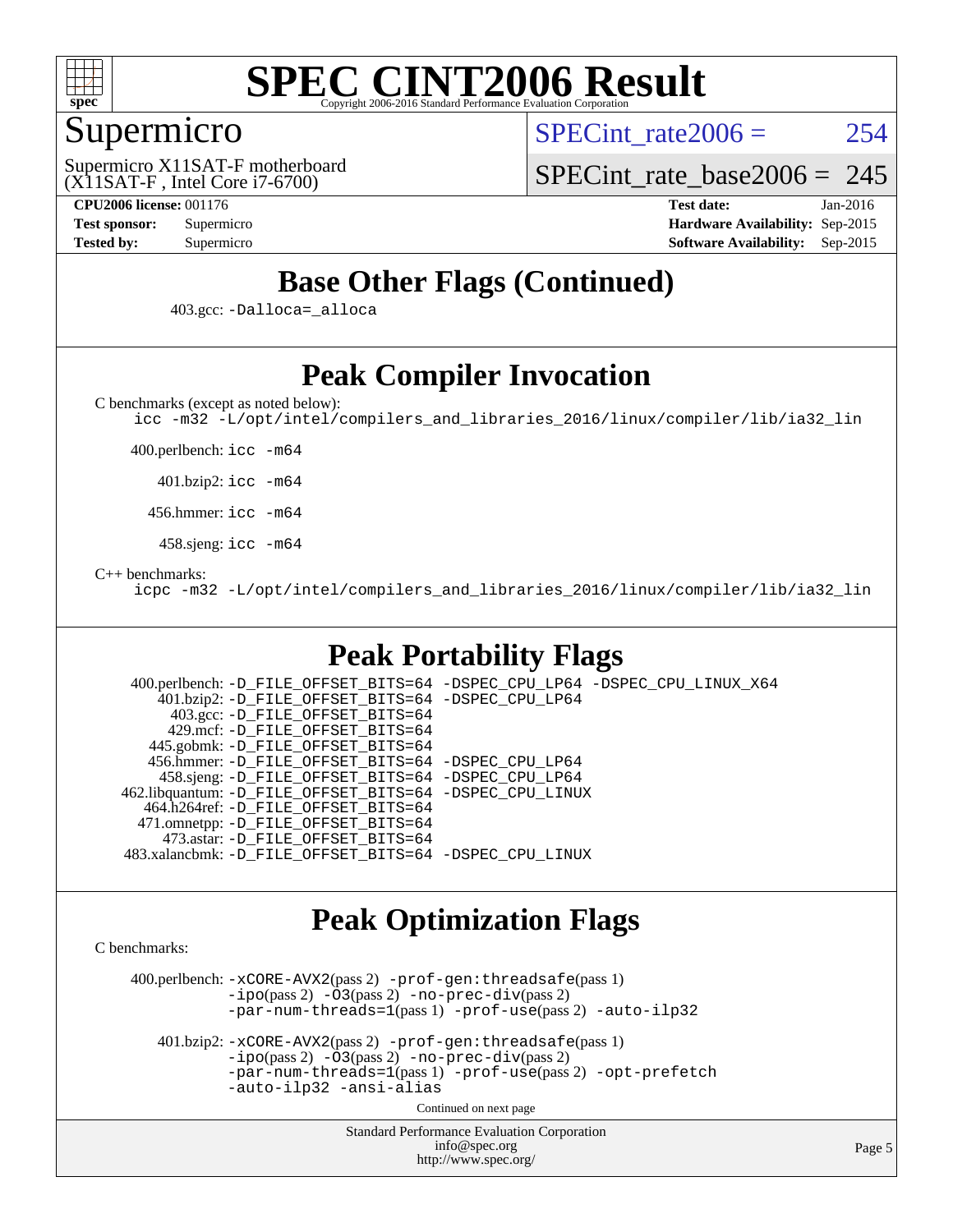

### Supermicro

SPECint rate $2006 = 254$ 

(X11SAT-F , Intel Core i7-6700) Supermicro X11SAT-F motherboard SPECint rate base2006 =  $245$ 

**[CPU2006 license:](http://www.spec.org/auto/cpu2006/Docs/result-fields.html#CPU2006license)** 001176 **[Test date:](http://www.spec.org/auto/cpu2006/Docs/result-fields.html#Testdate)** Jan-2016 **[Test sponsor:](http://www.spec.org/auto/cpu2006/Docs/result-fields.html#Testsponsor)** Supermicro **[Hardware Availability:](http://www.spec.org/auto/cpu2006/Docs/result-fields.html#HardwareAvailability)** Sep-2015 **[Tested by:](http://www.spec.org/auto/cpu2006/Docs/result-fields.html#Testedby)** Supermicro **[Software Availability:](http://www.spec.org/auto/cpu2006/Docs/result-fields.html#SoftwareAvailability)** Sep-2015

## **[Peak Optimization Flags \(Continued\)](http://www.spec.org/auto/cpu2006/Docs/result-fields.html#PeakOptimizationFlags)**

```
 403.gcc: -xCORE-AVX2 -ipo -O3 -no-prec-div
         429.mcf: basepeak = yes
       445.gobmk: -xCORE-AVX2(pass 2) -prof-gen:threadsafe(pass 1)
                -prof-use(pass 2) -par-num-threads=1(pass 1) -ansi-alias
       456.hmmer: -xCORE-AVX2 -ipo -O3 -no-prec-div -unroll2 -auto-ilp32
         458.sjeng: -xCORE-AVX2(pass 2) -prof-gen:threadsafe(pass 1)
                -i\text{po}(pass 2) -\ddot{o}3(pass 2)-no-prec-div(pass 2)
                -par-num-threads=1(pass 1) -prof-use(pass 2) -unroll4
                -auto-ilp32
   462.libquantum: basepeak = yes
      464.h264ref: -xCORE-AVX2(pass 2) -prof-gen:threadsafe(pass 1)
                -ipo(pass 2) -O3(pass 2) -no-prec-div(pass 2)
                -par-num-threads=1(pass 1) -prof-use(pass 2) -unroll2
                -ansi-alias
C++ benchmarks: 
      471.omnetpp: -xCORE-AVX2(pass 2) -prof-gen:threadsafe(pass 1)
                -ipo(pass 2) -O3(pass 2) -no-prec-div(pass 2)
                -par-num-threads=1(pass 1) -prof-use(pass 2) -ansi-alias
                -opt-ra-region-strategy=block -Wl,-z,muldefs
                -L/sh -lsmartheap
         473.astar: basepeak = yes
   483.xalanchmk: basepeak = yesPeak Other Flags
C benchmarks:
```
403.gcc: [-Dalloca=\\_alloca](http://www.spec.org/cpu2006/results/res2016q1/cpu2006-20160106-38555.flags.html#b403.gcc_peakEXTRA_CFLAGS_Dalloca_be3056838c12de2578596ca5467af7f3)

The flags files that were used to format this result can be browsed at <http://www.spec.org/cpu2006/flags/Intel-ic16.0-official-linux64.html> <http://www.spec.org/cpu2006/flags/Supermicro-Platform-Settings-V1.2-revH.html>

You can also download the XML flags sources by saving the following links:

<http://www.spec.org/cpu2006/flags/Intel-ic16.0-official-linux64.xml> <http://www.spec.org/cpu2006/flags/Supermicro-Platform-Settings-V1.2-revH.xml>

> Standard Performance Evaluation Corporation [info@spec.org](mailto:info@spec.org) <http://www.spec.org/>

Page 6